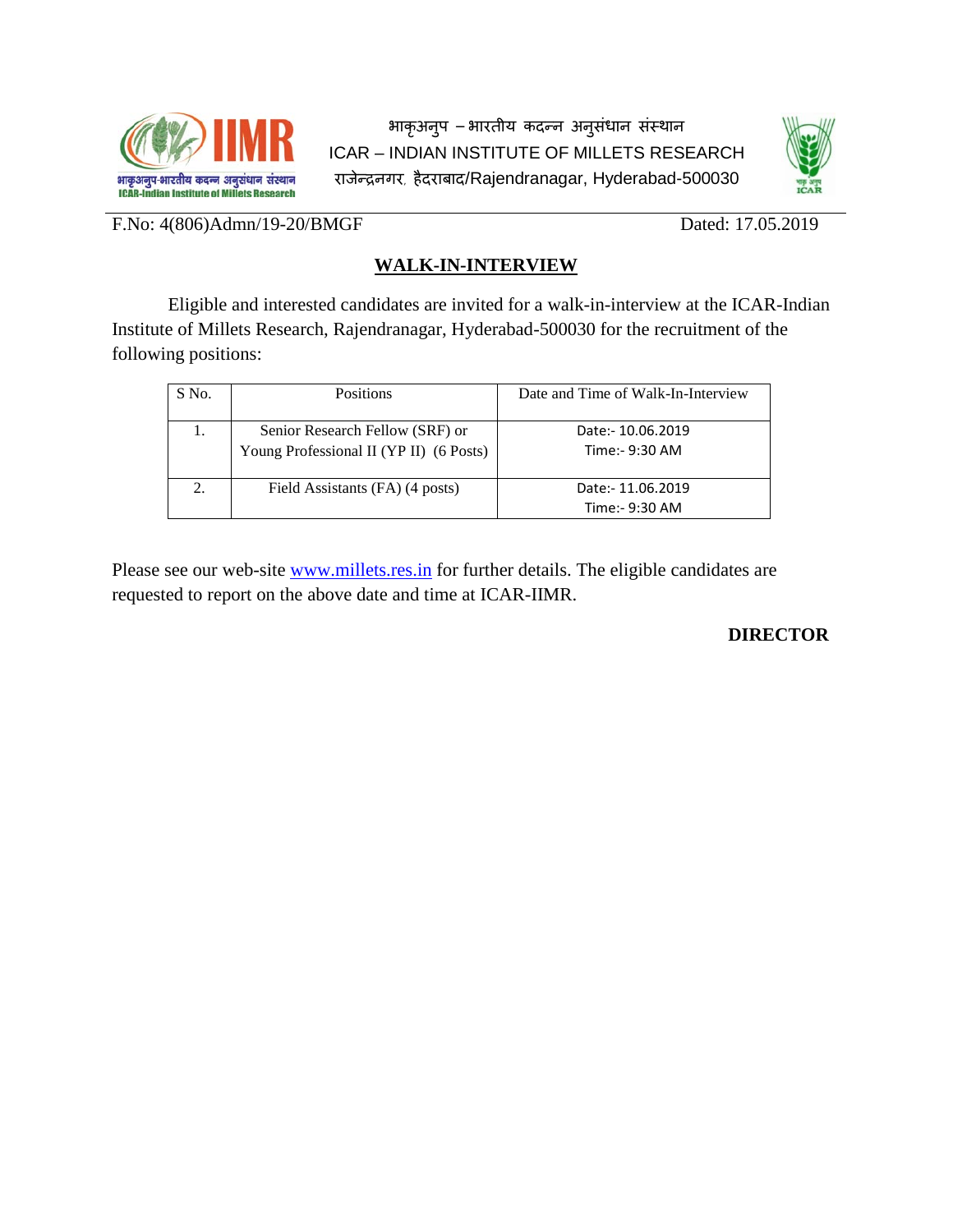| $S$ No       | <b>Position</b>     | Project                | <b>Qualification details</b>                                                                                                                                                                                                                                                                                                                                                                                                                                                                                                                                                                                                                                                         | <b>Salary</b>         | <b>Tenure</b> |
|--------------|---------------------|------------------------|--------------------------------------------------------------------------------------------------------------------------------------------------------------------------------------------------------------------------------------------------------------------------------------------------------------------------------------------------------------------------------------------------------------------------------------------------------------------------------------------------------------------------------------------------------------------------------------------------------------------------------------------------------------------------------------|-----------------------|---------------|
| $\mathbf{1}$ | <b>Senior</b>       | Title: ICAR-           | <b>I. Essential Academic Qualifications:</b>                                                                                                                                                                                                                                                                                                                                                                                                                                                                                                                                                                                                                                         | A fixed               | Till<br>Oct   |
|              | <b>Research</b>     | <b>BMGF</b> project on | Master's degree in Genetics/Plant                                                                                                                                                                                                                                                                                                                                                                                                                                                                                                                                                                                                                                                    | salary of Rs.         | 2019<br>and   |
|              | <b>Fellow</b>       | "Application of        | breeding/Biotechnology/Plant                                                                                                                                                                                                                                                                                                                                                                                                                                                                                                                                                                                                                                                         | $25,000 +$<br>HRA for | extendable    |
|              | (SRF)               | Next-Generation        | Molecular Biology/                                                                                                                                                                                                                                                                                                                                                                                                                                                                                                                                                                                                                                                                   | SRF and Rs            | up to Oct     |
|              |                     | Breeding,              | Botany/Biochemistry/                                                                                                                                                                                                                                                                                                                                                                                                                                                                                                                                                                                                                                                                 | 25,000 for            | 2022.         |
|              | or                  | Genotyping, and        | <b>Bioinformatics/Life Sciences</b>                                                                                                                                                                                                                                                                                                                                                                                                                                                                                                                                                                                                                                                  | YP II per             |               |
|              |                     | Digitalization         |                                                                                                                                                                                                                                                                                                                                                                                                                                                                                                                                                                                                                                                                                      | month.                |               |
|              | Young               | Approaches for         | a. Candidates having postgraduate degree                                                                                                                                                                                                                                                                                                                                                                                                                                                                                                                                                                                                                                             |                       |               |
|              | <b>Professional</b> | Improving the          | in above-mentioned academic subjects                                                                                                                                                                                                                                                                                                                                                                                                                                                                                                                                                                                                                                                 |                       |               |
|              | $II$ (YP $II$ )     | Genetic Gain in        | with 4 years Bachelor's degree and 2 years                                                                                                                                                                                                                                                                                                                                                                                                                                                                                                                                                                                                                                           |                       |               |
|              | Position            | <b>Indian Staple</b>   | Master's degree will be considered for                                                                                                                                                                                                                                                                                                                                                                                                                                                                                                                                                                                                                                               |                       |               |
|              |                     | Crops".                | SRF.                                                                                                                                                                                                                                                                                                                                                                                                                                                                                                                                                                                                                                                                                 |                       |               |
|              | required: Six       |                        | b. Candidates having postgraduate degree<br>in above-mentioned academic subjects<br>with 3 years Bachelor's degree and 2 years<br>Master's degree with NET qualification or<br>Ph.D. will be considered for SRF.<br>c. Candidates having postgraduate degree<br>in above-mentioned academic subjects<br>with 3 years Bachelor's degree and 2 years<br>Master's degree without NET qualification<br>will be considered for YP II.<br><b>II. Desirable Qualifications:</b><br>Research experience in applications of<br>molecular markers, gene expression<br>assays, high throughput marker data<br>generation, next-generation<br>sequencing data, bioinformatics tools<br>in crops. |                       |               |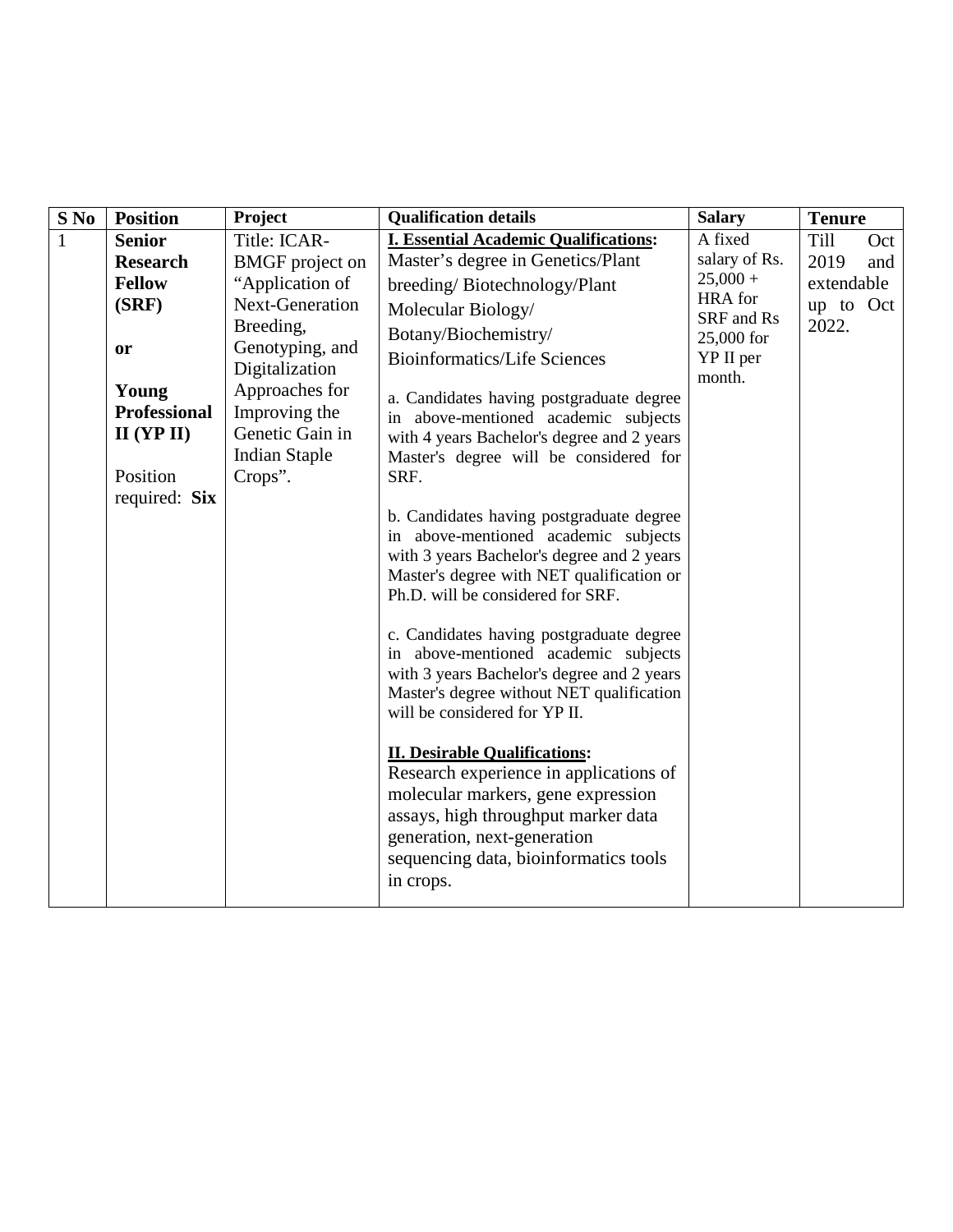| S No | Position          | Project                | <b>Qualification details</b>           | Salary     |             |
|------|-------------------|------------------------|----------------------------------------|------------|-------------|
|      | Field             | Title: ICAR-           | <b>Essential</b><br><b>Educational</b> | A fixed    | Till<br>Oct |
|      | <b>Assistants</b> | <b>BMGF</b> project on | <b>Qualification</b>                   | salary of  | 2019<br>and |
|      |                   | "Application of        | Candidates should have a minimum       | Rs. 18,000 | extendable  |
|      | Position          | <b>Next-Generation</b> | of $10+2$ school education.            | per month. | up to $Oct$ |
|      | required:         | Breeding,              |                                        |            | 2022.       |
|      | Four              | Genotyping, and        | <b>Desirable Qualifications:</b>       |            |             |
|      |                   | Digitalization         | Experience in agricultural field       |            |             |
|      |                   | Approaches for         | works and working knowledge in         |            |             |
|      |                   | Improving the          | computers.                             |            |             |
|      |                   | Genetic Gain in        |                                        |            |             |
|      |                   | Indian Staple          |                                        |            |             |
|      |                   | Crops".                |                                        |            |             |
|      |                   |                        |                                        |            |             |
|      |                   |                        |                                        |            |             |

# **Terms and Conditions**

- 1. The above posts are purely temporary and on contractual basis till expiry of the project.
- 2. The age limit of above position is up to 35 years as on the date of interview. The relaxation in upper age limit is five years for SC/ST/women candidates and three years for OBC candidates as per rules.
- 3. The candidates shall submit Applications at the time of interview in the proforma enclosed **(Annexure I)** along with a passport size photograph and a set of attested copies of requisite mark-sheet, certificates and supporting documents.
- 4. Candidates have to produce all the original certificates at the time of interview for verifications.
- 5. No TA/DA will be paid for attending the interview.
- 6. The decision of the Director, ICAR-IIMR is final and binding in all respects.
- 7. The selected candidates shall not claim for regular appointment/absorption in ICAR-IIMR or funding agency at the end of the project.
- **8.** Canvassing in any form will lead to cancellation of candidature.